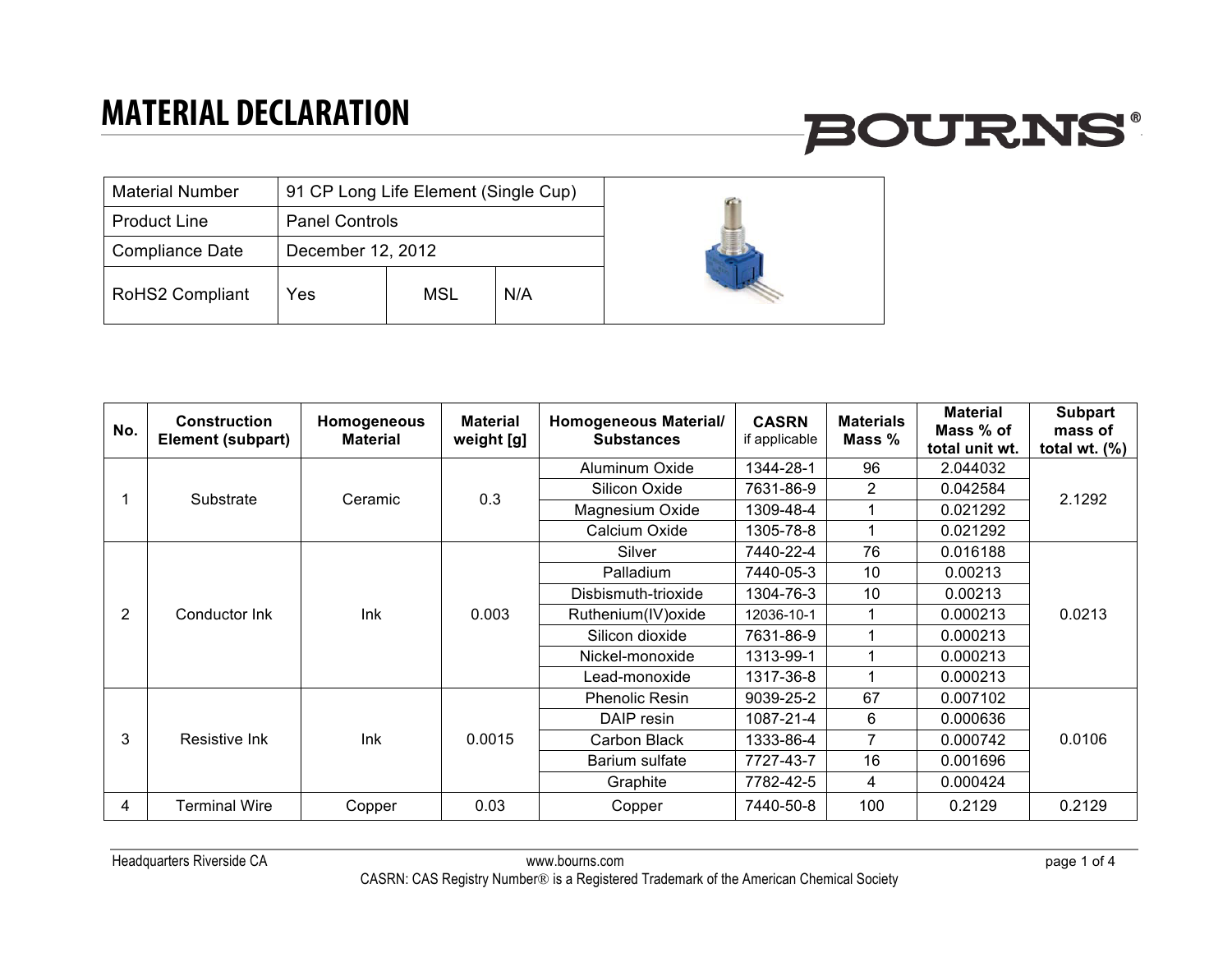# **BOURNS®**

|                |                       | Plating         | 0.00003 | Tin                                  | 7440-31-5       | 100              | 0.0002     | 0.0002  |
|----------------|-----------------------|-----------------|---------|--------------------------------------|-----------------|------------------|------------|---------|
|                | <b>Contact Spring</b> | Strip Laminated | 0.05    | Copper                               | 7440-50-8       | 70               | 0.24843    | 0.3549  |
|                |                       |                 |         | Zinc                                 | 7440-66-6       | 30               | 0.10647    |         |
|                |                       |                 | 0.04    | Nickel                               | 7440-02-0       | 18               | 0.051102   | 0.2839  |
|                |                       | Spacer Strip    |         | Copper                               | 7440-50-8       | 55               | 0.156145   |         |
|                |                       |                 |         | Zinc                                 | 7440-66-6       | 27               | 0.076653   |         |
|                |                       | Solder Inlay    | 0.0015  | Tin                                  | 7440-31-5       | 94.2             | 0.0099852  | 0.0106  |
|                |                       |                 |         | Silver                               | 7440-22-4       | 5                | 0.00053    |         |
| 5              |                       |                 |         | <b>Bismuth</b>                       | 7440-69-9       | 0.3              | 0.0000318  |         |
|                |                       |                 |         | Impurities                           |                 | 0.5              | 0.000053   |         |
|                |                       |                 | 0.03    | Palladium                            | 7440-05-3       | 35               | 0.074515   | 0.2129  |
|                |                       | Wire            |         | Silver                               | 7440-22-4       | 30               | 0.06387    |         |
|                |                       |                 |         | Copper                               | 7440-50-8       | 14               | 0.029806   |         |
|                |                       |                 |         | Platinum                             | 7440-06-4       | 10               | 0.02129    |         |
|                |                       |                 |         | Gold                                 | 7440-57-5       | $\overline{10}$  | 0.02129    |         |
|                |                       |                 |         | Zinc                                 | 7440-66-6       | 1                | 0.002129   |         |
|                | <b>Brass Shaft</b>    | <b>Brass</b>    | 7.00    | Copper                               | 7440-50-8       | 61.5             | 30.553938  | 49.6812 |
| 6              |                       |                 |         | Zinc                                 | 7440-66-6       | 35.4             | 17.5871448 |         |
|                |                       |                 |         | Lead                                 | 7439-92-1       | $\overline{3.1}$ | 1.5401172  |         |
|                |                       | Nickel plating  | 0.07    | Nickel                               | 7440-02-0       | 100              | 0.4968     | 0.4968  |
| $\overline{7}$ | Rotor                 | <b>PBT</b>      | 1.95    | Glass                                | 65997-17-3      | 30               | 4.15194    | 13.8398 |
|                |                       |                 |         | Poly(butylene terephthalate)         | 30965-26-5      | 55               | 7.61189    |         |
|                |                       |                 |         | <b>Brominated flame</b><br>retardant | Trade<br>secret | 11               | 1.522378   |         |
|                |                       |                 |         | <b>Antimony Oxide</b>                | 1309-64-4       | 4                | 0.553592   |         |
| 8              | Body                  | <b>PBT</b>      | 2.65    | Glass                                | 65997-17-3      | 30               | 5.64237    | 18.8079 |
|                |                       |                 |         | Poly(butylene terephthalate)         | 30965-26-5      | 55               | 10.344345  |         |
|                |                       |                 |         | <b>Brominated flame</b><br>retardant | Trade<br>secret | 11               | 2.068869   |         |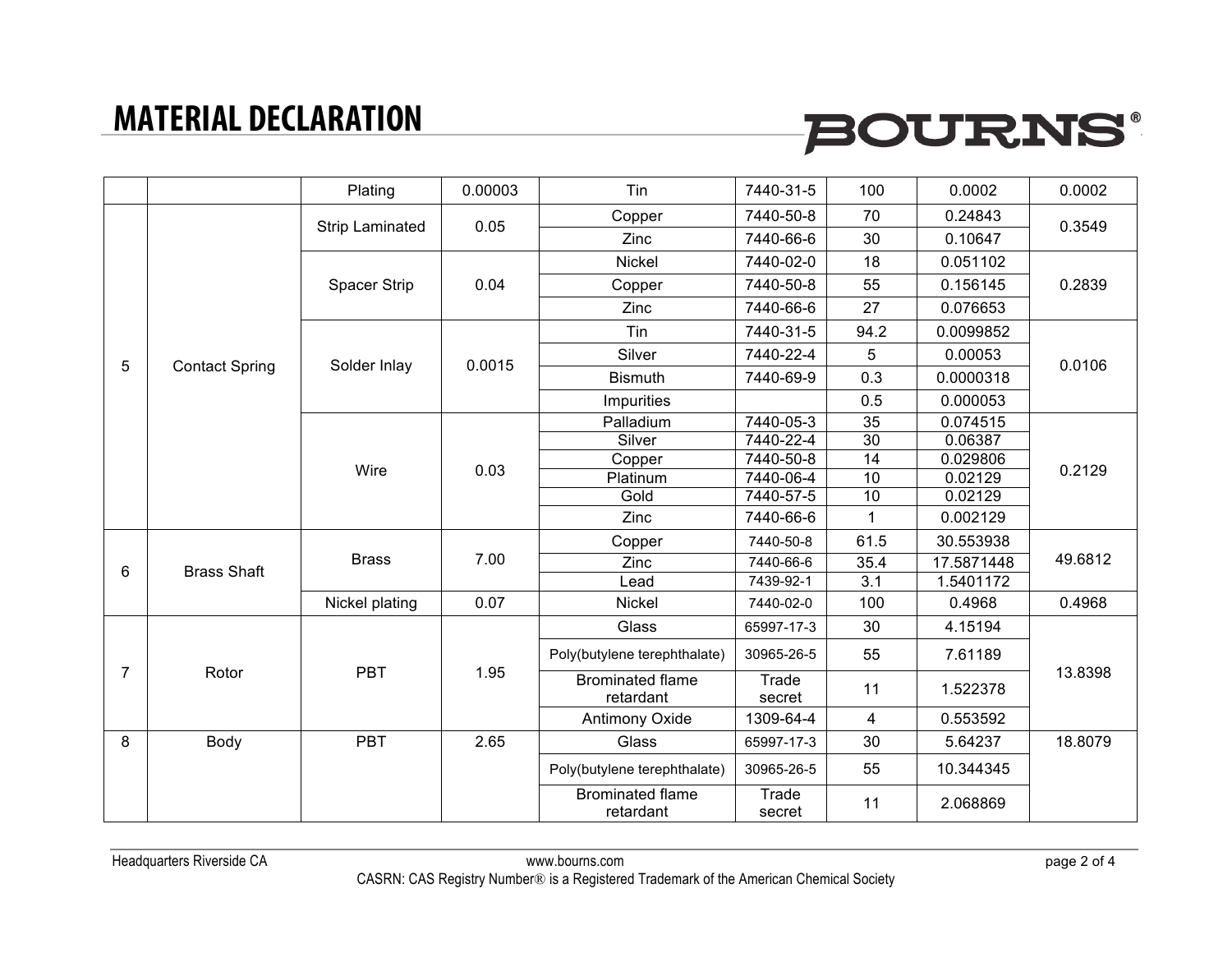# **BOURNS®**

|    |                   |                     |        | Antimony Oxide                       | 1309-64-4       | 4     | 0.752316   |        |
|----|-------------------|---------------------|--------|--------------------------------------|-----------------|-------|------------|--------|
| 9  | <b>Bushing</b>    | Aluminum            | 1.2    | Aluminum                             | 7429-90-5       | 93.7  | 7.9793983  | 8.5168 |
|    |                   |                     |        | Copper                               | 7440-50-8       | 5.5   | 0.4683745  |        |
|    |                   |                     |        | <b>Bismuth</b>                       | 7440-69-9       | 0.4   | 0.0340636  |        |
|    |                   |                     |        | Lead                                 | 7439-92-1       | 0.4   | 0.0340636  |        |
|    |                   | Plating             | 0.0011 | Nickel                               | 7440-02-0       | 100   | 0.0078     | 0.0078 |
|    |                   |                     |        | Glass                                | 65997-17-3      | 30    | 1.38399    |        |
|    | <b>Rear Cover</b> | <b>PBT</b>          | 0.65   | Poly(butylene terephthalate)         | 30965-26-5      | 55    | 2.537315   | 4.6133 |
| 10 |                   |                     |        | <b>Brominated flame</b><br>retardant | Trade<br>secret | 11    | 0.507463   |        |
|    |                   |                     |        | <b>Antimony Oxide</b>                | 1309-64-4       | 4     | 0.184532   |        |
|    | Drive Pin         | <b>Carbon Steel</b> | 0.05   | Carbon                               | 7440-44-0       | 0.2   | 0.0007098  | 0.3549 |
|    |                   |                     |        | Manganese                            | 7439-96-5       | 0.8   | 0.0028392  |        |
|    |                   |                     |        | Phosphorus                           | 7723-14-0       | 0.03  | 0.00010647 |        |
| 11 |                   |                     |        | Sulfur                               | 7704-34-9       | 0.05  | 0.00017745 |        |
|    |                   |                     |        | Silicon                              | 7440-21-3       | 0.35  | 0.00124216 |        |
|    |                   |                     |        | Aluminum                             | 7429-90-5       | 0.05  | 0.00017745 |        |
|    |                   |                     |        | Iron                                 | 7439-89-6       | 98.52 | 0.34964748 |        |
|    |                   | Plating             | 0.0001 | Zinc                                 | 7440-66-6       | 100   | 0.0007     | 0.0007 |
| 12 | Washer            | Teflon              | 0.007  | Polytetrafluoroethylene              | 9002-84-0       | 15    | 0.007455   | 0.0497 |
|    |                   |                     |        | 1-Dichloro-1-Fluoroathane            | 1717-00-6       | 85    | 0.042245   |        |
| 13 | Washer            | Teflon              | 0.0036 | Polytetrafluoroethylene              | 9002-84-0       | 15    | 0.00384    | 0.0256 |
|    |                   |                     |        | 1-Dichloro-1-Fluoroethane            | 1717-00-6       | 85    | 0.02176    |        |
| 14 | Spring Washer     | Beryllium<br>Copper | 0.031  | Copper                               | 7440-50-8       | 98.1  | 0.21582    | 0.2200 |
|    |                   |                     |        | Silicon                              | 7440-21-3       | 0.2   | 0.00044    |        |
|    |                   |                     |        | Beryllium                            | 7440-41-7       | 1.5   | 0.0033     |        |